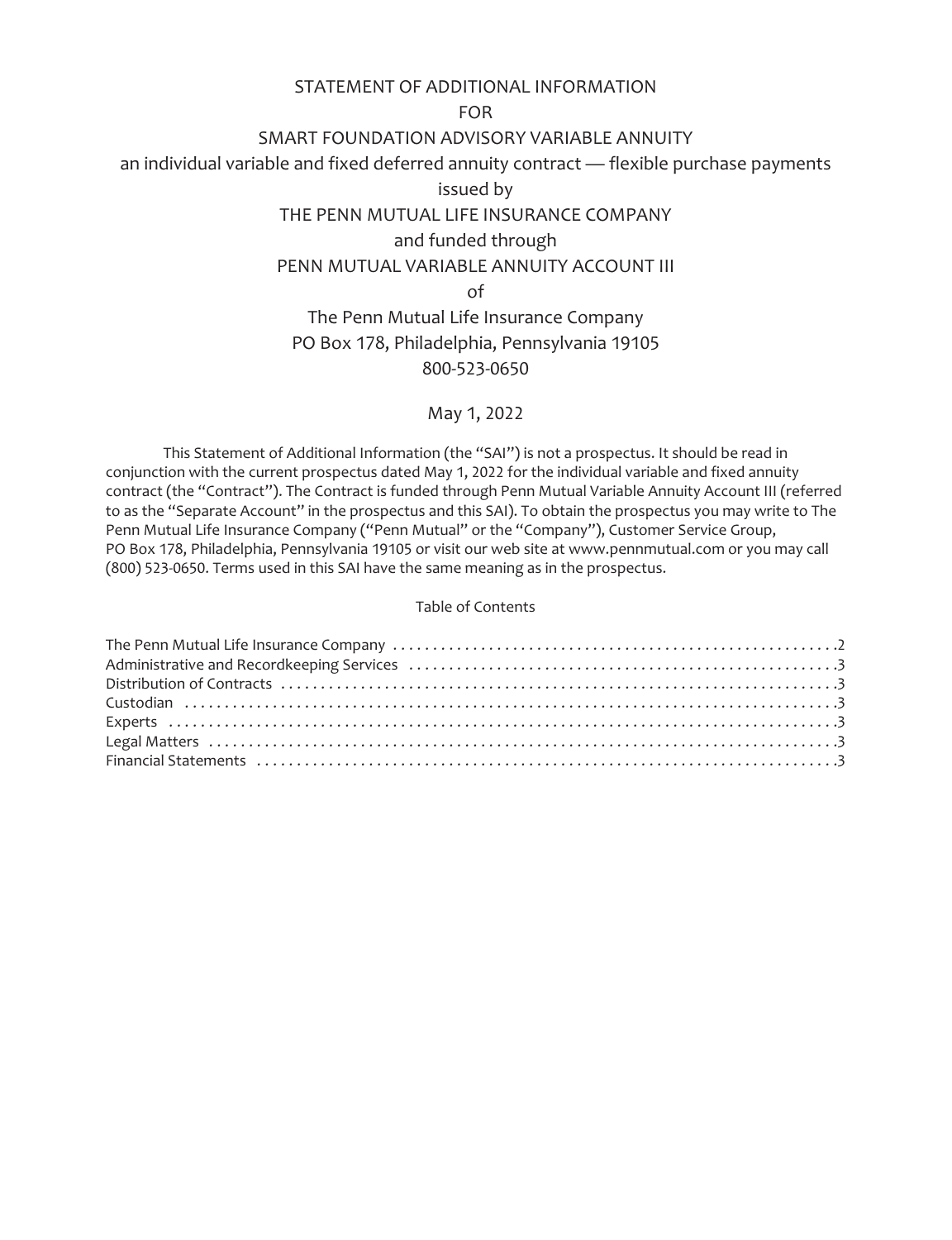#### <span id="page-1-0"></span>**THE PENN MUTUAL LIFE INSURANCE COMPANY**

The Penn Mutual Life Insurance Company is a Pennsylvania mutual life insurance company, chartered in 1847. We are licensed to sell life insurance and annuities in the District of Columbia and all states except New York. Our corporate headquarters are located at 600 Dresher Road, Horsham, Pennsylvania, 19044, a suburb of Philadelphia. Our mailing address is The Penn Mutual Life Insurance Company, PO Box 178, Philadelphia, Pennsylvania 19105.

#### *Penn Mutual Variable Annuity Account III*

Penn Mutual established Penn Mutual Variable Annuity Account III (the "Separate Account") on April 13, 1982. The Separate Account is registered with the Commission as a unit investment trust under the Investment Company Act of 1940 (the "1940 Act") and qualifies as a "separate account" within the meaning of the federal securities laws.

The valuation of accumulation units in the Variable Investment Options is determined by multiplying the accumulation unit value for the prior valuation period by the net investment factor for the current valuation period.

For any Subaccount, the net investment factor for a Valuation Period is determined by dividing  $(a)$  by  $(b)$  and subtracting  $(c)$ :

#### *Where (a) is:*

The net asset value per share of the mutual fund held in the Subaccount, as of the end of the Valuation Period.

#### *plus*

The per share amount of any dividend or capital gain distributions by the mutual fund if the "ex-dividend" date occurs in the Valuation Period.

#### *plus or minus*

A per share charge or credit, as we may determine as of the end of the Valuation Period, for provision for taxes (if applicable).

#### *Where (b) is:*

The net asset value per share of the mutual fund held in the Subaccount as of the end of the last prior Valuation Period.

#### *plus or minus*

The per share charge or credit for provision for taxes as of the end of the last prior Valuation Period (if applicable).

#### *Where (c) is:*

The base contract expenses.

The "Valuation Period" is the period from one valuation of underlying fund assets to the next. Valuation is performed each day the New York Stock Exchange ("NYSE") is open for trading.

Your assets in the Separate Account are held as Accumulation Units of the Subaccounts that you select. We value Accumulation Units as of the close of regular trading on the NYSE (generally, 4:00 p.m. ET). When you invest in, withdraw from or transfer money to a Subaccount, you receive the Accumulation Unit